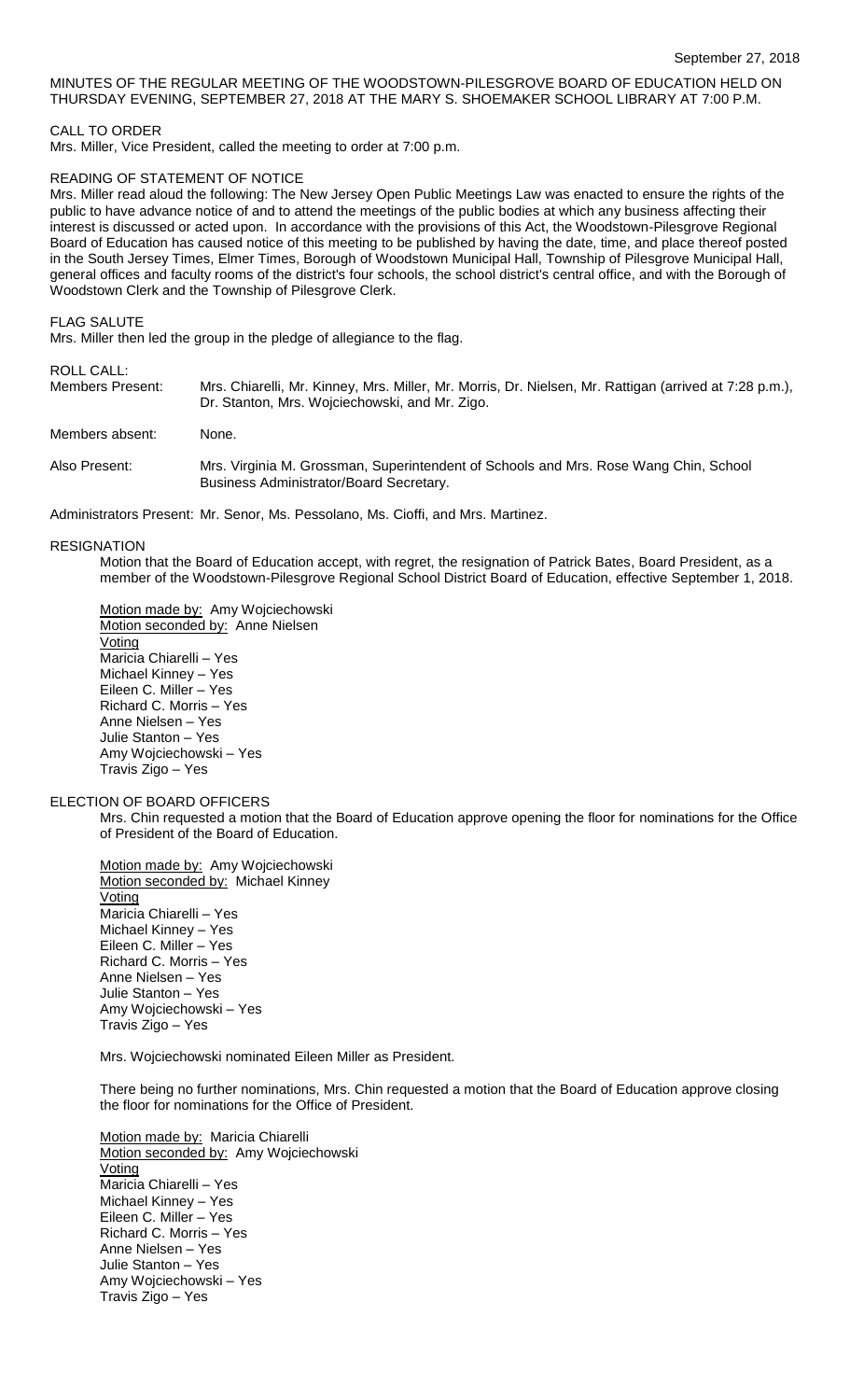Motion to declare Mrs. Eileen C. Miller elected to the office of President of the Board of Education for the remainder of the one-year term, commencing September 27, 2018 and continuing until their successor is elected and shall qualify.

Motion made by: Julie Stanton Motion seconded by: Travis Zigo **Voting** Maricia Chiarelli – Yes Michael Kinney – Yes Eileen C. Miller – Yes Richard C. Morris – Yes Anne Nielsen – Yes Julie Stanton – Yes Amy Wojciechowski – Yes Travis Zigo – Yes

Motion to amend the agenda to include the nomination of Vice President.

Motion made by: Julie Stanton Motion seconded by: Michael Kinney Voting Maricia Chiarelli – Yes Michael Kinney – Yes Eileen C. Miller – Yes Richard C. Morris – Yes Anne Nielsen – Yes Julie Stanton – Yes Amy Wojciechowski – Yes Travis Zigo – Yes

Mrs. Chin requested a motion that the Board of Education approve opening the floor for nominations for the Office of Vice President of the Board of Education.

Motion made by: Amy Wojciechowski Motion seconded by: Maricia Chiarelli **Voting** Maricia Chiarelli – Yes Michael Kinney – Yes Eileen C. Miller – Yes Richard C. Morris – Yes Anne Nielsen – Yes Julie Stanton – Yes Amy Wojciechowski – Yes Travis Zigo – Yes

Mrs. Wojciechowski nominated Julie Stanton as Vice President.

There being no further nominations, Mrs. Chin requested a motion that the Board of Education approve closing the floor for nominations for the Office of President.

Motion made by: Michael Kinney Motion seconded by: Anne Nielsen **Voting** Maricia Chiarelli – Yes Michael Kinney – Yes Eileen C. Miller – Yes Richard C. Morris – Yes Anne Nielsen – Yes Julie Stanton – Yes Amy Wojciechowski – Yes Travis Zigo – Yes

Motion to declare Dr. Julie Stanton elected to the office of Vice President of the Board of Education for the remainder of the one year term, commencing September 27, 2018 and continuing until their successor is elected and shall qualify.

Motion made by: Michael Kinney Motion seconded by: Anne Nielsen Voting Maricia Chiarelli – Yes Michael Kinney – Yes Eileen C. Miller – Yes Richard C. Morris – Yes Anne Nielsen – Yes Julie Stanton – Yes Amy Wojciechowski – Yes Travis Zigo – Yes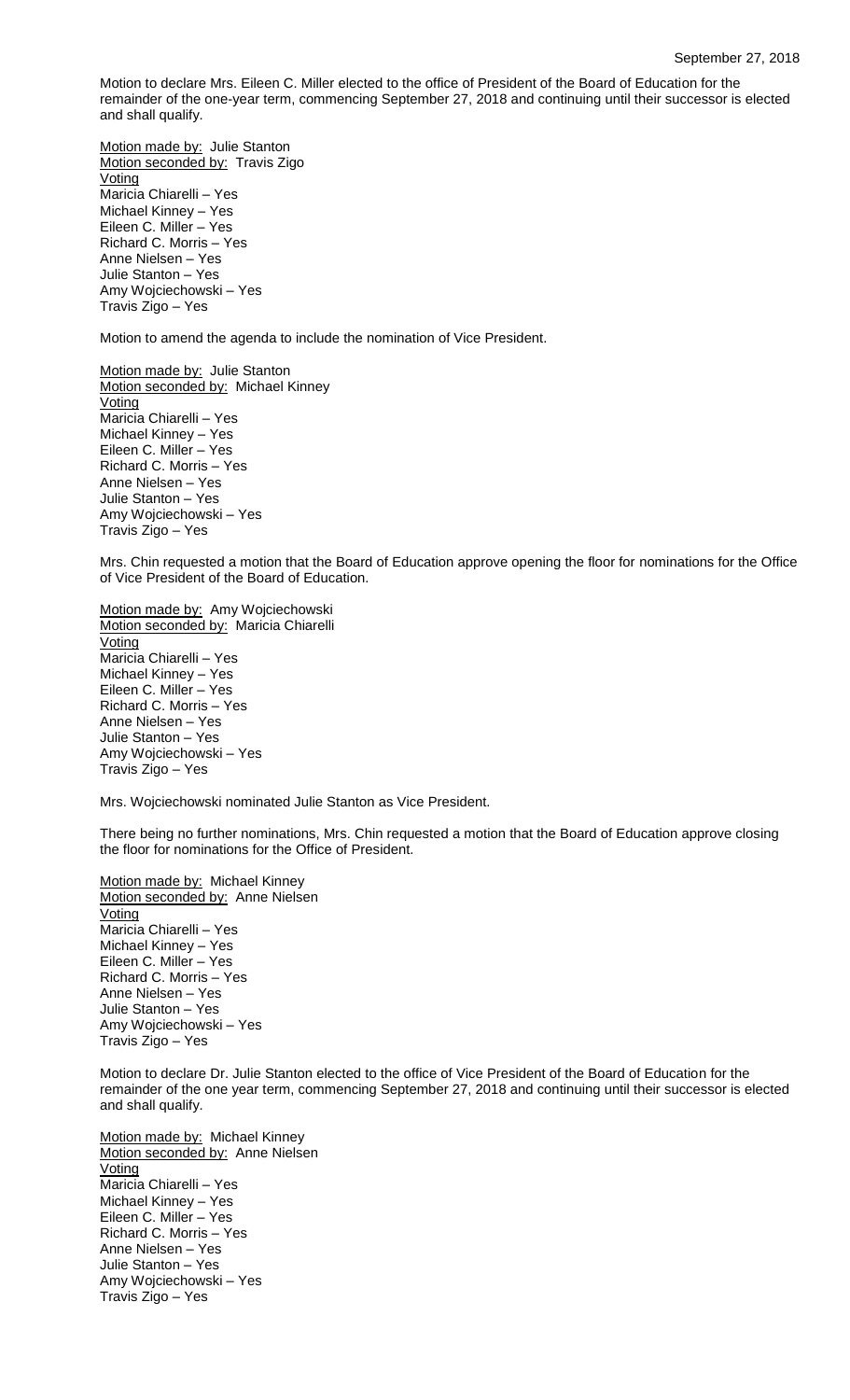### RECESS INTO EXECUTIVE SESSION I

The Open Public Meetings Act allows the Board to enter into executive session for confidential matters (N.J.S.A. 10:4- 12b). Matters discussed in executive session will remain confidential until such time as the need for confidentiality no longer exists.

Motion that the Board of Education enter into executive session, by resolution, for legal matters. It is expected that the executive session will last approximately 15 minutes. The Board will reconvene in open public session immediately following. Formal action may or may not be taken as a result of the executive session. (7:15 p.m.)

Motion made by: Julie Stanton Motion seconded by: Michael Kinney Voting Maricia Chiarelli – Yes Michael Kinney – Yes Eileen C. Miller – Yes Richard C. Morris – Yes Anne Nielsen – Yes Julie Stanton – Yes Amy Wojciechowski – Yes Travis Zigo – Yes

Mr. Rattigan joined the meeting at 7:28 p.m.

RESUMPTION OF PUBLIC PORTION OF THE MEETING Motion to resume the public portion of the meeting at 7:40 p.m.

> Motion made by: Amy Wojciechowski Motion seconded by: Anne Nielsen Voting Maricia Chiarelli – Yes Michael Kinney – Yes Eileen C. Miller – Yes Richard C. Morris – Yes Anne Nielsen – Yes Ron Rattigan – Yes Julie Stanton – Yes Amy Wojciechowski – Yes Travis Zigo – Yes

Motion to amend the agenda to discuss the Woodstown High School Homecoming dance.

Motion made by: Richard C. Morris Motion seconded by: Maricia Chiarelli **Voting** Maricia Chiarelli – Yes Michael Kinney – Yes Eileen C. Miller – Yes Richard C. Morris – Yes Anne Nielsen – Yes Ron Rattigan – Yes Julie Stanton – Yes Amy Wojciechowski – Yes Travis Zigo – Yes

The Board discussed the Woodstown High School homecoming dance as it pertains to allowing students entrance who are not students of the district. The Board agreed to allow vo-tech students to attend the dance. No motion was needed to change the allowance as this is an administrative decision, not policy.

## APPROVAL OF MINUTES

Motion to approve the following minutes: August 23, 2018 - Regular Meeting Minutes and Executive Session Minutes. August 30, 2018 - Special Meeting Minutes. September 20, 2018 - Work Session Meeting Minutes.

Motion made by: Ron Rattigan Motion seconded by: Richard C. Morris **Voting** Maricia Chiarelli – Yes Michael Kinney – Yes Eileen C. Miller – Yes Richard C. Morris – Yes Anne Nielsen – Yes Ron Rattigan – Yes Julie Stanton - Abstained to the August 23<sup>rd</sup> minutes only. Amy Wojciechowski – Yes Travis Zigo – Yes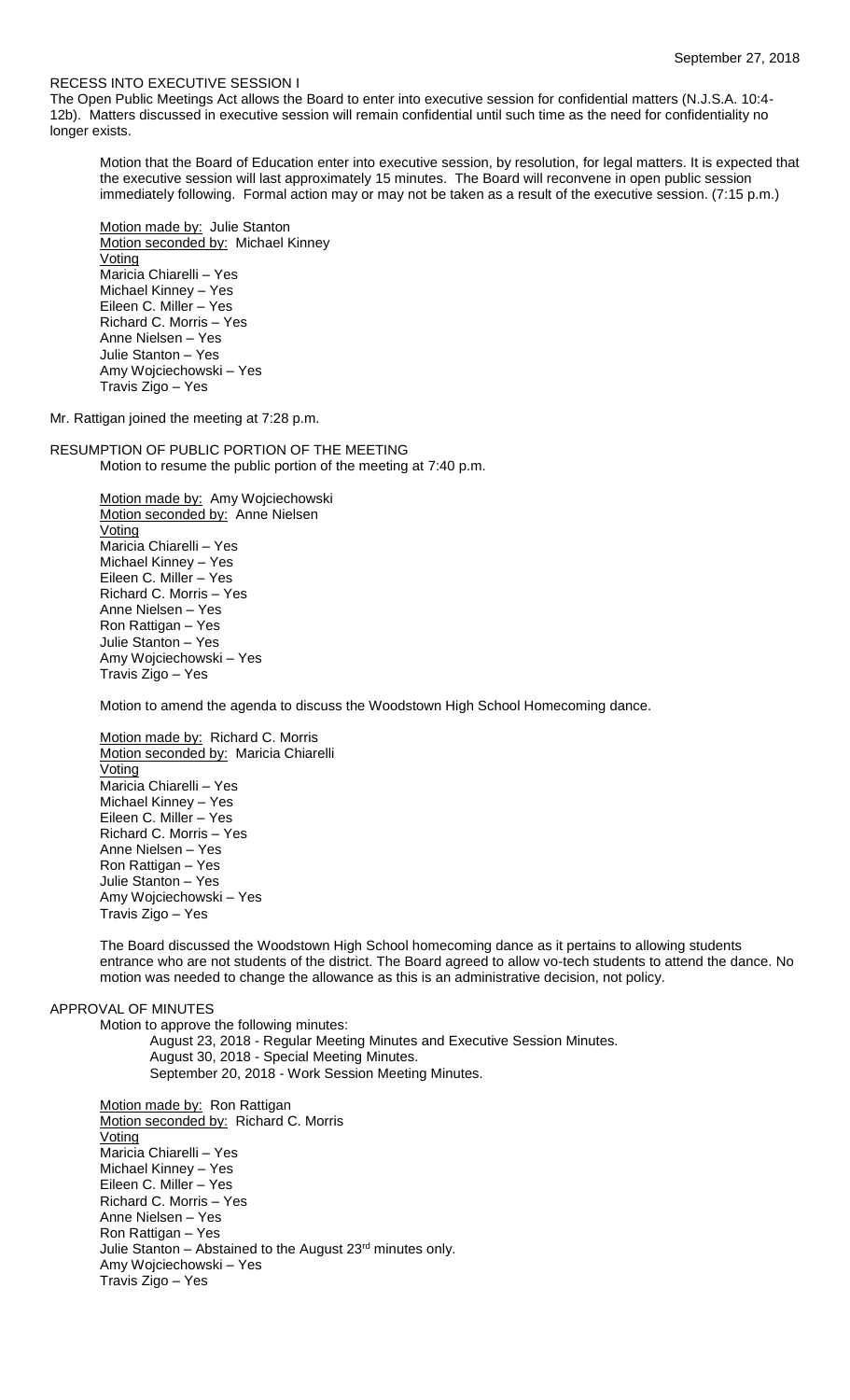SUPERINTENDENT'S REPORT – Mrs. Grossman, as well as Mrs. Chin, Mr. Senor, Ms. Pessolano, Ms. Cioffi and Mrs. Martinez presented the State of the Schools Report.

Motion to amend the agenda to move the recommendation of Mr. Ursino's appointment from the Administration/Personnel section of the agenda to the next topic.

Motion made by: Julie Stanton Motion seconded by: Michael Kinney Voting Maricia Chiarelli – Yes Michael Kinney – Yes Eileen C. Miller – Yes Richard C. Morris – Yes Anne Nielsen – Yes Ron Rattigan – Yes Julie Stanton – Yes Amy Wojciechowski – Yes Travis Zigo – Yes

Motion to approve the following as recommended by the Superintendent: Approval of Joseph Ursino as the Athletic Director effective 12/1/18. Salary \$92,000.00, prorated to start date.

Motion made by: Maricia Chiarelli Motion seconded by: Julie Stanton Voting Maricia Chiarelli – Yes Michael Kinney – Yes Eileen C. Miller – Yes Richard C. Morris – Yes Anne Nielsen – Yes Ron Rattigan – Yes Julie Stanton – Yes Amy Wojciechowski – Yes Travis Zigo – Yes

AUDIENCE PARTICIPATION – Angelica Pennal questioned the homecoming policy.

## INSTRUCTION/CURRICULUM

Motion to approve the following as recommended by the Superintendent:

Approval of the 2017-2018 School Self-assessment as required under the Anti-Bullying Bill of Rights Act (ABR). Each school in the Woodstown-Pilesgrove Regional District has utilized the official rubric to rank themselves based on anti-bullying indicators. The Commissioner's Program is part of our integrated process to foster safe and positive learning conditions for students by reinforcing and strengthening a school's climate and culture through prevention and intervention efforts, including harassment, intimidation and bullying (HIB).

| School                                             | 2017-2018 | 2016-2017                         | $ 2015 - 2016 $ |
|----------------------------------------------------|-----------|-----------------------------------|-----------------|
| William Roper                                      |           | 70/78=89.7% 72/78=92.3% 71/78=91% |                 |
| Mary Shoemaker 72/78=92.3% 72/78=92.3% 72/78=92.3% |           |                                   |                 |
| Middle School                                      |           | 72/78=92.3% 66/78=84.6% 71/78=91% |                 |
| <b>High School</b>                                 |           | 69/78=88.4% 69/78=88.4% 71/78=91% |                 |

Woodstown High School Pearson Education Math Pilot Program for the 2018-2019 school year.

Articulation Agreement with Salem Community College and the Woodstown-Pilesgrove Regional School District for "Jump Start" for the 2018-2019 school year.

Renew the Curriculum for Agricultural Science Education (CASE) articulation agreement with Rutgers University for the 2018-2019 school year.

Board of Education members to attend the 2018 Annual Workshop in Atlantic City from October 22-25, 2018. Cost - registration-\$1,600; hotel-\$1,199 for 5 rooms.

Virginia Grossman to attend the District Administration National Superintendent Leadership Institute in Memphis, Tennessee from 10/9/18 through 10/12/18. NOTE: This is at no cost to the district.

Michelle Spaventa to complete Title IX training and certification. Cost - \$399. NOTE: This is a required position for the district.

September 2018 High School field trip list, revised 9/24/18. (see page 197)

September 2018 fundraiser list. (see page 198 through 201)

Approval for two (2) student athletes (NJ SID #8352375328 and #4605067306) to participate in the Adam Taliaferro Foundation Champions Program. Students will raise funds for the foundation between September 2018 and March 2019 making them eligible for scholarships based on the level of their fundraising participation. NOTE: Parents of the students have been contacted and are in support of their child's participation in the program.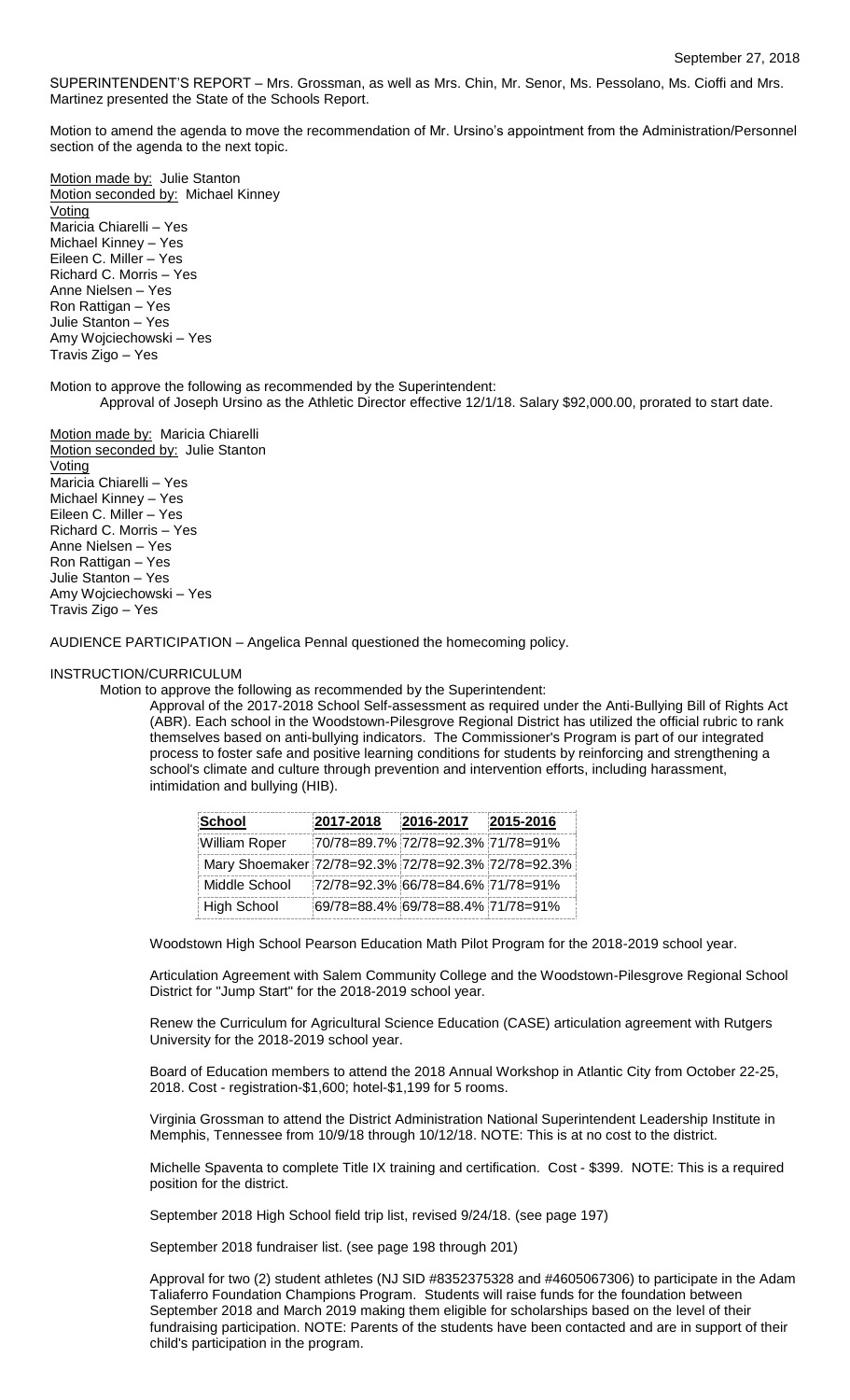Motion made by: Amy Wojciechowski Motion seconded by: Richard C. Morris **Voting** Maricia Chiarelli – Yes Michael Kinney – Yes Eileen C. Miller – Yes Richard C. Morris – Yes Anne Nielsen – Yes Ron Rattigan – Yes Julie Stanton – Yes Amy Wojciechowski – Yes Travis Zigo – Yes

Motion to approve the following as recommended by the Superintendent (voting not applicable to sending district representatives):

September 2018 Middle School field trip list. (see page 202)

September 2018 Mary Shoemaker field trip list. (see page 203)

Student NJSmart # 8611345492 for home instruction from 8/9/2018 through 6/30/2018. Instruction provided by Tracy Demarest for 2 hours/week.

Motion made by: Amy Wojciechowski Motion seconded by: Anne Nielsen **Voting** Maricia Chiarelli – Yes Eileen C. Miller – Yes Anne Nielsen – Yes Ron Rattigan – Yes Julie Stanton – Yes Amy Wojciechowski – Yes Travis Zigo – Yes

## ADMINISTRATION/PERSONNEL

Motion to approve the following as recommended by the Superintendent:

Acceptance of the resignation of Jim Ludlum as Marching Band Director effective 9/11/2018.

Acceptance of the resignation of Reginald Teemer as a co-advisor for Project Graduation effective 9/4/2018.

Acceptance of the resignation of Jennifer Ferrese as a part-time School Psychologist effective 10/26/2018.

Acceptance of the resignation of Tara Heffner as a long term substitute School Psychologist effective 10/12/2018.

Medical leave of absence for Coleen Coombs from 9/19/18 through 10/31/18.

Medical leave of absence for Miriam Biegen from 9/12/2018 through 10/1/2018.

Maternity leave of absence for Carol Althouse from 1/2/2019 through approximately 3/29/2019.

McKenzi Taylor as a part-time Library Aide for 2.5 hours per day retro-active to 9/4/2018. Salary Para Step 1- \$6,959 (.357) (this is pro-rated from the full time para salary of \$19,493).

Approval of a part-time Paraprofessional for the Alternative High School Program for a maximum of 4 1/2 hours per day.

Nicole Stemberger as a Part-time Social Worker effective 10/1/2018 (salary pro-rated to start date). Salary - MA, Step 6 - \$35,924.41 (this is pro-rated from the full time salary of \$55,870).

Staff Guide Movement as follows:

Gary Lowden from BA, Step 5 to BA+30, Step 5 (\$53,892) Melissa Micheletti from BA+30, Step 9 to MA, Step 9 (\$58,060) Joseph O'Brien from BA, Step 7 to BA+30, Step 7 (\$54,925) Julie Knight from BA+30, Step 8 to MA, Step 8 (\$57,285) Jeff Podolski from BA, Step 11 to BA+30, Step 11 (\$60,053)

Extra Duty Appointments as follows:

Reginald Teemer, Jr. as the Winter Track Coach for the 2018-2019 school year. Stipend - \$2,600 generously funded through the Winter Track Committee.

John Snyder as the Maintenance Substitute Caller for the 2018-2019 school year. Stipend - \$2,072.

Larry Hitchner as the Maintenance Ordering/Purchaser for the 2018-2019 school year. Stipend - \$2,072.

High School September 2018 extra duty list. (see page 204)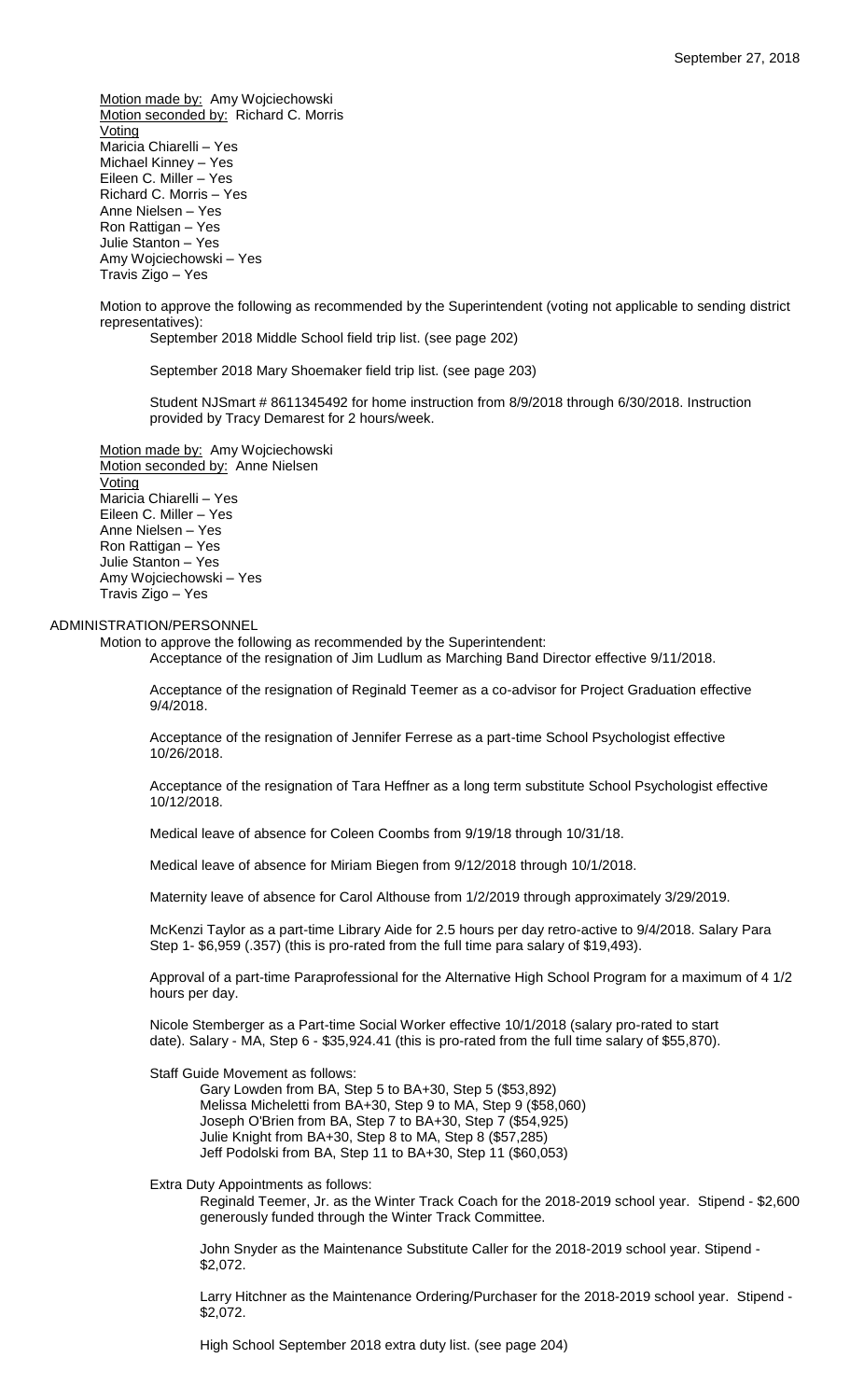September 2018 extra duty athletic list. (see page 205)

Approval of the September 2018 substitute list. (see page 206)

Volunteer lists as follows: September 2018 volunteer list. (see page 207) September 2018 athletic volunteer list. (see page 208)

Motion made by: Richard C. Morris Motion seconded by: Michael Kinney Voting Maricia Chiarelli – Yes Michael Kinney – Yes Eileen C. Miller – Yes Richard C. Morris – Yes Anne Nielsen – Abstained from Ms. Biegen's leave of absence only. Ron Rattigan – Yes Julie Stanton – Abstained from Ms. Coombs and Ms. Althouse leave of absence only. Amy Wojciechowski – Yes Travis Zigo – Yes

Motion to approve the following as recommended by the Superintendent (voting not applicable to sending district representatives):

Resignation of Kimberly Altiery as a part time paraprofessional effective 10/4/2018.

Rescind the additional one (1) hour per day classroom aide position for Jessica Zaluske approved on 8/23/2018. (NOTE: the additional hour will be an extra duty assignment not part of her yearly contract.)

Retirement of Cherie Lower as a Special Education/Resource Room Teacher effective 12/1/2018, with congratulations.

Denise Hemsley as a part-time Lunch Aide retro-actively from 9/5/2018. Salary - \$10.05 per hour for 2.5 hours per day.

Marcella Turner as a part-time AM Paraprofessional at the Mary Shoemaker School effective 9/28/2018. Salary - Step 1, \$19,493 pro-rated to part-time, 2.5 hours per day. NOTE: This is in addition to her position of cafeteria aide.

Adjust the hours for Marcella Turner as a cafeteria aide from 2.5 per day to 2 hours per day effective 9/28/2018.

Approval of Eric Fizur as a Teacher of Students with Disabilities at the Mary Shoemaker School effective 10/29/2018. Salary - MA+30, Step 1, \$56,432 pro-rated to start date.

Extra Duty Appointments as follows:

Extra duty special area aide at the Shoemaker School for a maximum of 2.5 hours per week. Stipend- \$15 per hour.

Jessica Zaluske, Johanna Riggins and Marcela Turner as special area aides for the 2018-2019 school year.

Extra duty lists for September 2018: Middle School (see page 209) Shoemaker School (see page 210 through 211) Roper School (see page 212) CST (see page 213)

Volunteer lists for September 2018: Middle School (see page 214 through 215) Mary Shoemaker (see page 216 through 220) Roper School (see page 221 through 223)

Motion made by: Richard C. Morris Motion seconded by: Travis Zigo **Voting** Maricia Chiarelli – Abstained from the Volunteer lists for Mary Shoemaker and Roper School only. Eileen C. Miller – Yes Anne Nielsen – Abstained from Volunteer list for Mary Shoemaker only. Ron Rattigan – Yes Julie Stanton – Yes Amy Wojciechowski – Yes Travis Zigo – Yes

# OPERATIONS/FINANCE

Motion to approve the following financial reports as recommended by the School Business Administrator: (see Board Minutes Financial Back-up Binder for details).

Pursuant to N.J.A.C. 6A:23A-16.10 (c)3, I certify that as of July 31, 2018, no budgetary line item account has obligations and payments (contractual orders) which in total exceed the amount appropriated by the Woodstown-Pilesgrove Regional Board of Education pursuant to N.J.S.A. 18A:22-8.1 and N.J.S.A.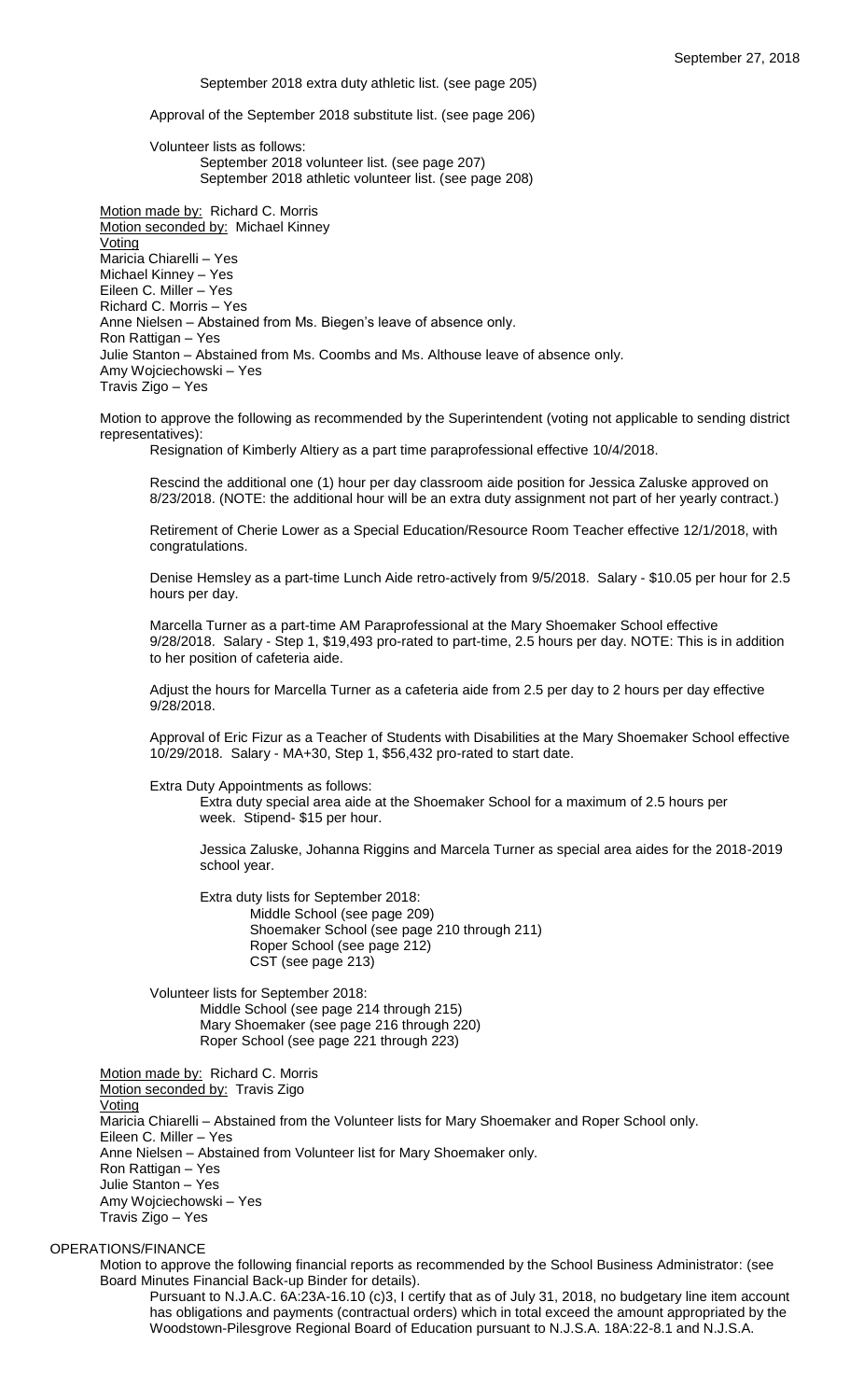18A:22-8.2 and no budgetary line item account has been over-expended in violation of N.J.A.C. 6:23- 16.10 (a)1.

Board Secretary **Date** 

\_\_\_\_\_\_\_\_\_\_\_\_\_\_\_\_\_\_\_\_\_\_\_\_\_\_\_\_\_ \_\_\_\_\_\_\_\_\_\_\_\_\_\_\_\_\_\_\_\_\_\_\_\_

The July 31, 2018, preliminary Report of the Treasurer of School Funds for the 2018-2019 school year is in agreement with the July 31, 2018, preliminary Report of the Board Secretary, pending audit.

Pursuant to N.J.A.C. 6A:23A-16.10(c)4, that the Woodstown-Pilesgrove Regional Board of Education certifies that as of July 31, 2018, and after review of the Secretary's Monthly Financial Report and the Treasurer's Monthly Financial Report and upon consultation with the appropriate district officials, to the best of the Board's knowledge, no major account or fund has been over-expended in violation of N.J.A.C. 6A:23A-16.10(a)1 and that sufficient funds are available to meet the district's financial obligations for the remainder of the fiscal year.

EFT's for August 2018, additional hand check payments for August 2018, and payment list for the month of September 2018.

Transfer of funds as previously approved by the Superintendent pursuant to 18A:22-8.1 for the month of July 2018.

Additional financial reports as follows:

Student Activities and Athletics for the month of August 2018.

Scholarships for the month of August 2018.

Odyssey of the Mind for the month of August 2018. Woodstown Community School for the month of August 2018.

Motion made by: Travis Zigo Motion seconded by: Maricia Chiarelli Voting Maricia Chiarelli – Yes Michael Kinney – Yes Eileen C. Miller – Yes Richard C. Morris – Yes Anne Nielsen – Yes Ron Rattigan – Yes Julie Stanton – Yes Amy Wojciechowski – Yes Travis Zigo – Yes

Motion to approve the following as recommended by the School Business Administrator:

Revision to previously approved contracted service provider rates for Child Study Team services for the 2018-2019 school year as follows:

Joseph C. Hewitt, D.O. Cooper Pediatric Group

Contract with Technology and Communication Consulting, Inc. (TECC) as a contracted service provider for Child Study Team services for the 2018-2019 school year.

Contract with Ark Educational Services to provide homebound educational and tutoring services for the 2018-2019 school year.

Contract with YALE School Inc., for the attendance of the following students at a cost of \$51,012.00 per student for the 2018-2019 school year as follows:

NJSmart #5175884585 NJSmart #8356017265 NJSmart #8687942115

Addendum to the 2018-2019 Nutri-Serve Food Management Company, Inc., contract.

The Rec Center @ St. Matthew's agreement for the use of the pool for the Woodstown High School Swim Team for the 2018-2019 school year.

Title I & IIA Instructor salaries for the 2018-2019 school year. (see page 224)

District School Bus Emergency Evacuation Drill Reports performed in September 2018. (see page 224a through 224c)

Accept a donation in the amount of \$560.00 from the Woodstown Pirate Football Organization to the Woodstown High School Cheerleaders.

Three-Year Comprehensive Maintenance Plan for 2017-2018 through 2019-2020, Form M-1 as contained in the NJQSAC, and the following resolution:

Whereas, the N.J. Department of Education requires New Jersey school districts to submit threeyear comprehensive maintenance plans documenting "required" maintenance activities for each of its public school facilities, and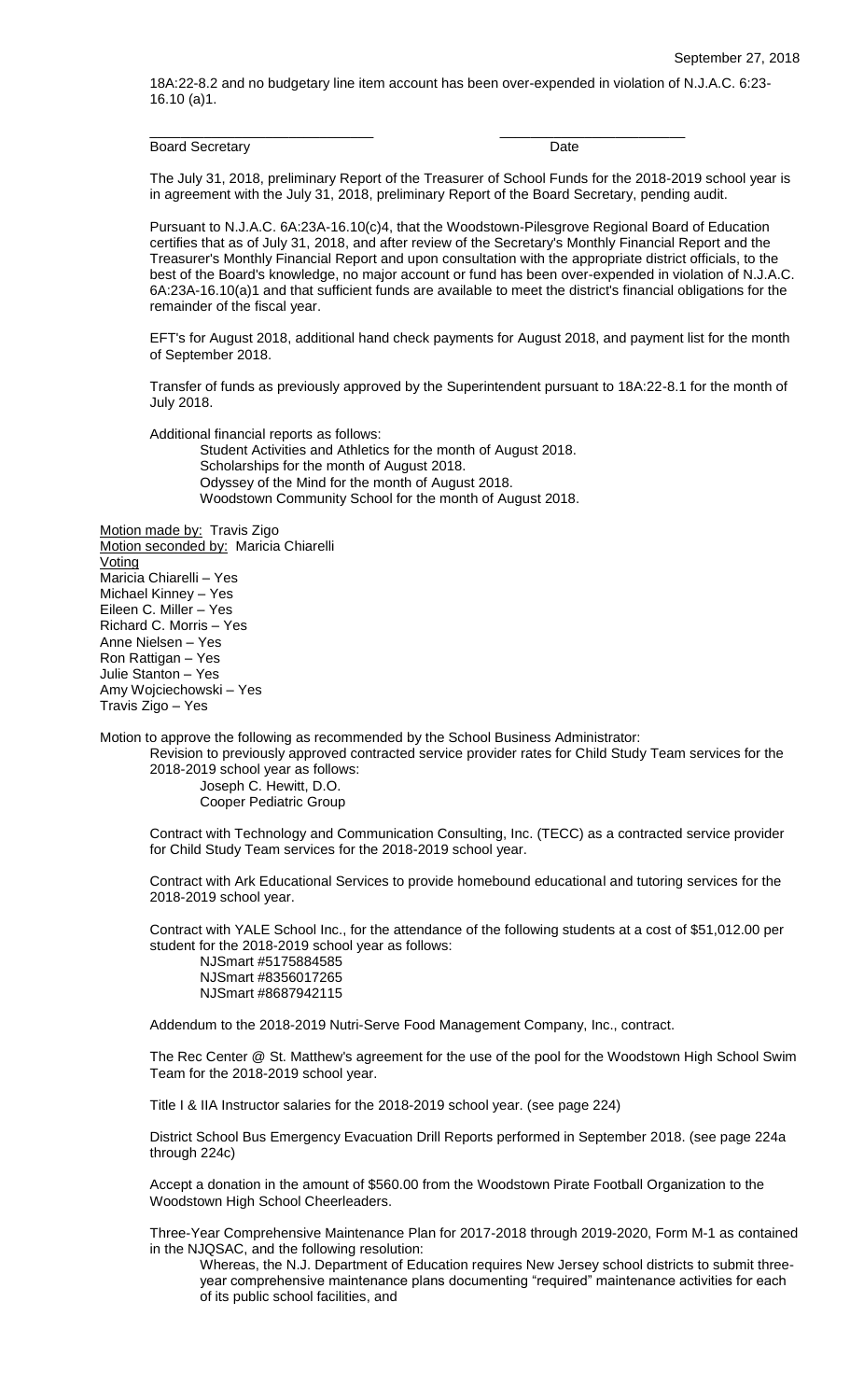Whereas, the required maintenance activities as listed in the Comprehensive Maintenance Plan document for the various school facilities of the Woodstown-Pilesgrove Regional School District are complete and in compliance with the requirements of N.J.A.C. 6A:26A-3, and

Whereas, the comprehensive maintenance plan includes activities and expenditures, for each school facility, that qualify as required maintenance pursuant to N.J.A.C. 6A:26A-2 and are reasonable to keep school facilities open and safe for use or in their original condition and to keep their system warranties valid,

Now Therefore Be It Resolved, that the Woodstown-Pilesgrove Regional School District hereby authorizes the School Business Administrator to submit the 2017-2018 / 2019-2020 Comprehensive Maintenance Plan for the Woodstown-Pilesgrove Regional School District in compliance with N.J. Department of Education requirements.

Apply for the Toshiba America Foundation Aquaponic Grant for the 2018-2019 school year.

Authorize the School Business Administrator to advertise for Request for Proposal for a Portable Communication System.

Joint transportation agreement with Lower Alloway's Creek Board of Education for route Y1441 to transport one student (NJSMART# 3834386610) at \$10.00 per diem for 170 days for a total of \$1,700.00 for the 2018-2019 school year.

Incorporate STOPit, a technology platform for schools that is geared to deter and control harmful or inappropriate conduct. The cost of STOPit has been absorbed as part of the District's membership within SPELL JIF at no additional cost.

Motion made by: Travis Zigo Motion seconded by: Ron Rattigan **Voting** Maricia Chiarelli – Yes Michael Kinney – Yes Eileen C. Miller – Yes Richard C. Morris – Yes Anne Nielsen – Yes Ron Rattigan – Yes Julie Stanton – Yes Amy Wojciechowski – Yes Travis Zigo – Yes

Motion to approve the following as recommended by the School Business Administrator (voting not applicable to sending district representatives):

Contract with YALE School Inc., for the attendance middle school student (NJSmart #6670522415) at a cost of \$47,194.20 per student for the 2018-2019 school year.

Addition of a 1:1 aide for student (NJSmart #7182903077) to the previously approved contract with Salem County Special Services School District for extended school year for the summer of 2018 at a cost of \$3,450.00. Total cost for the contract is now \$25,700.00.

Motion made by: Travis Zigo Motion seconded by: Amy Wojciechowski **Voting** Maricia Chiarelli – Yes Michael Kinney – Yes Eileen C. Miller – Yes Anne Nielsen – Yes Julie Stanton – Yes Amy Wojciechowski – Yes Travis Zigo – Yes

## OLD BUSINESS ITEMS – None.

NEW BUSINESS ITEMS – A meeting, sponsored by the Department of Transportation, is to be held on October 3<sup>rd</sup> at the Middle School MPR to discuss pedestrian traffic lights. Pilesgrove and Borough Mayors have been invited.

#### REPORTS

School Business Administrator – Mrs. Chin reported on the following: Auditors begin the 2017-2018 audit on October 15, 2018. Federal grants report submission completed. Food Service – Student satisfaction and input process discussed.

## Administrators/Building Reports

Administrator monthly reports were presented.

## BOARD REPORTS

President -- Mrs. Miller expressed pride to be elected President and will follow former strong President's footsteps.

## Sending Districts

Upper Pittsgrove Township -- Mr. Michael Kinney – Bussing off to rough start; issues have been resolved. Alloway Township -- Mr. Richard Morris – Mrs. Martinez, CST, visited Alloway.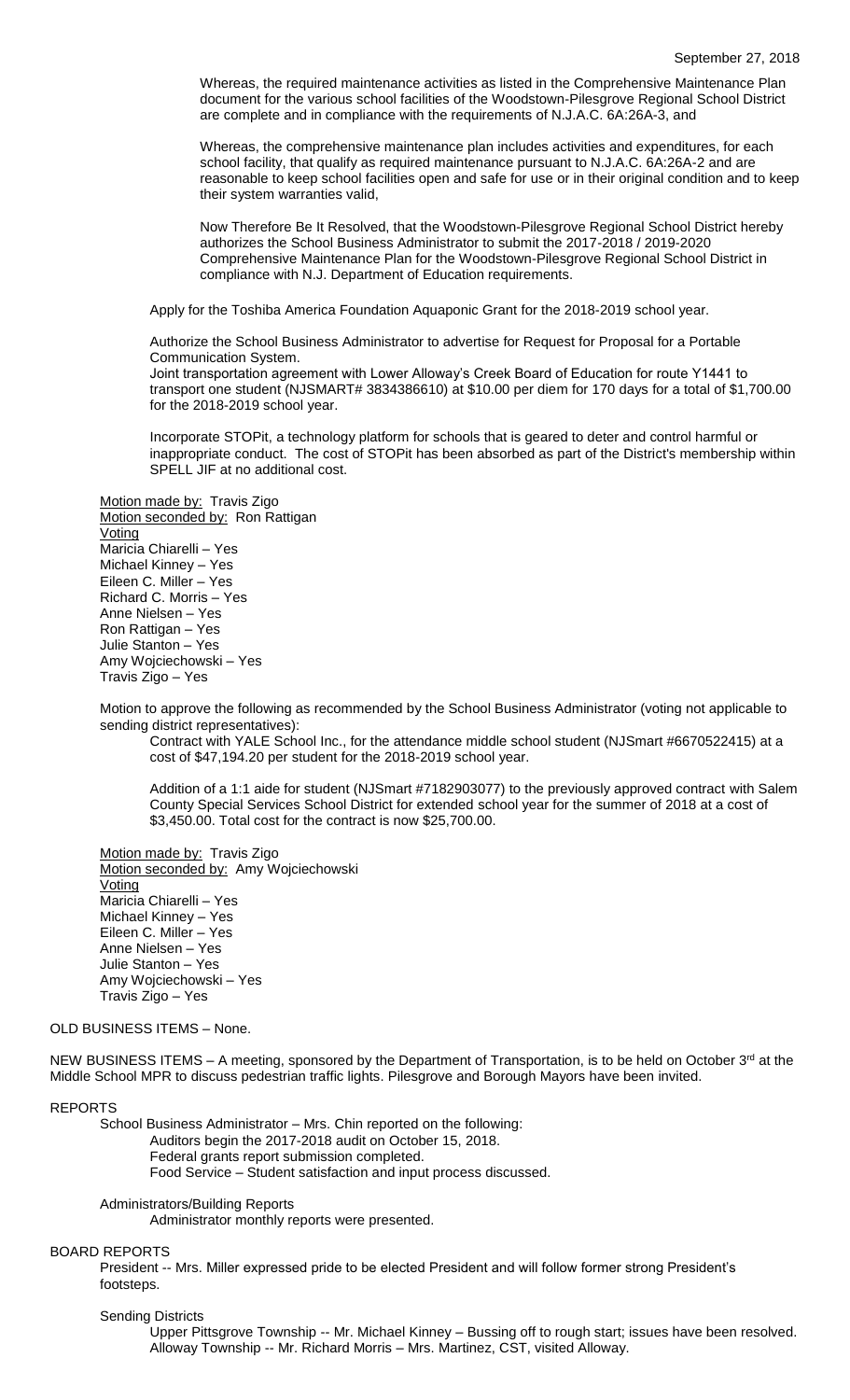Liaison Reports

NJSBA Delegate Report – Mrs. Miller discussed joint meeting with Cumberland, program on health benefits, and fixed cost contract (food service companies take a stance).

SACC Report – No liaison at this time.

AG Advisory Council Report – Dr. Stanton shared first meeting discussion items (alumnus support; student seats increased; active fundraising)

PTO Report – No liaison at this time.

W-P School Foundation Report – Mrs. Chiarelli reported on the Turkey run from 7:00 a.m. to 10:00 a.m. on Thanksgiving day.

CARE Report – Mrs. Wojciechowski stated they are looking for ways to be proactive.

Marlton Recreation League Report – Mr. Rattigan had nothing to report.

Pilesgrove Township Report – Dr. Nielsen reported contract negotiation in progress; propose link to WPRSD newsletter to increase community connections.

Woodstown Borough Report – Mrs. Wojciechowski had nothing to report.

AUDIENCE PARTICIPATION – Non-agenda Items. - None

### IMPORTANT DATES

- October 16, 2018 Strategic Planning, 7:00 PM, WMS All Purpose Room
- October 18, 2018 Work Session, 6:00 PM, Board Office Conference Room
- October 22-25, 2018 NJSBA BOE Convention, Atlantic City
- October 25, 2018 Regular BOE Meeting, 7:00 PM, Mary Shoemaker Library
- November 7, 2018 Work Session, 6:00 PM, Board Office Conference Room
- November 14, 2018 Strategic Planning, After PTO, Mary Shoemaker Library
- November 15, 2018 Regular BOE Meeting, 7:00 PM, Mary Shoemaker Library
- December 4, 2018 Strategic Planning, 7:00 PM, High School Cafeteria
- December 6, 2018 Work Session, 6:00 PM, Board Office Conference Room
- December 13, 2018 Regular BOE Meeting, 7:00 PM, Mary Shoemaker Library

### RESIGNATIONS

Motion that the Board of Education accept, with regret, the resignations of Robert Iocona (effective 9/1/18) and Ron Rattigan (effective 9/27/18) as members of the Woodstown-Pilesgrove Regional School District Board of Education.

Motion made by: Amy Wojciechowski Motion seconded by: Maricia Chiarelli Voting Maricia Chiarelli – Yes Michael Kinney – Yes Eileen C. Miller – Yes Richard C. Morris – Yes Anne Nielsen – Yes Ron Rattigan – Yes Julie Stanton – Yes Amy Wojciechowski – Yes Travis Zigo – Yes

### RECESS INTO EXECUTIVE SESSION II

The Open Public Meetings Act allows the Board to enter into executive session for confidential matters (N.J.S.A. 10:4- 12b). Matters discussed in executive session will remain confidential until such time as the need for confidentiality no longer exists.

Motion that the Board of Education enter into executive session, by resolution, to conduct Board Member appointment interviews. It is expected that the executive session will last approximately 30 minutes. The Board will reconvene in open public session immediately following. Formal action may or may not be taken as a result of the executive session. (9:09 p.m.)

Motion made by: Amy Wojciechowski Motion seconded by: Travis Zigo Voting Maricia Chiarelli – Yes Michael Kinney – Yes Eileen C. Miller – Yes Richard C. Morris – Yes Anne Nielsen – Yes Ron Rattigan – Yes Julie Stanton – Yes Amy Wojciechowski – Yes Travis Zigo – Yes